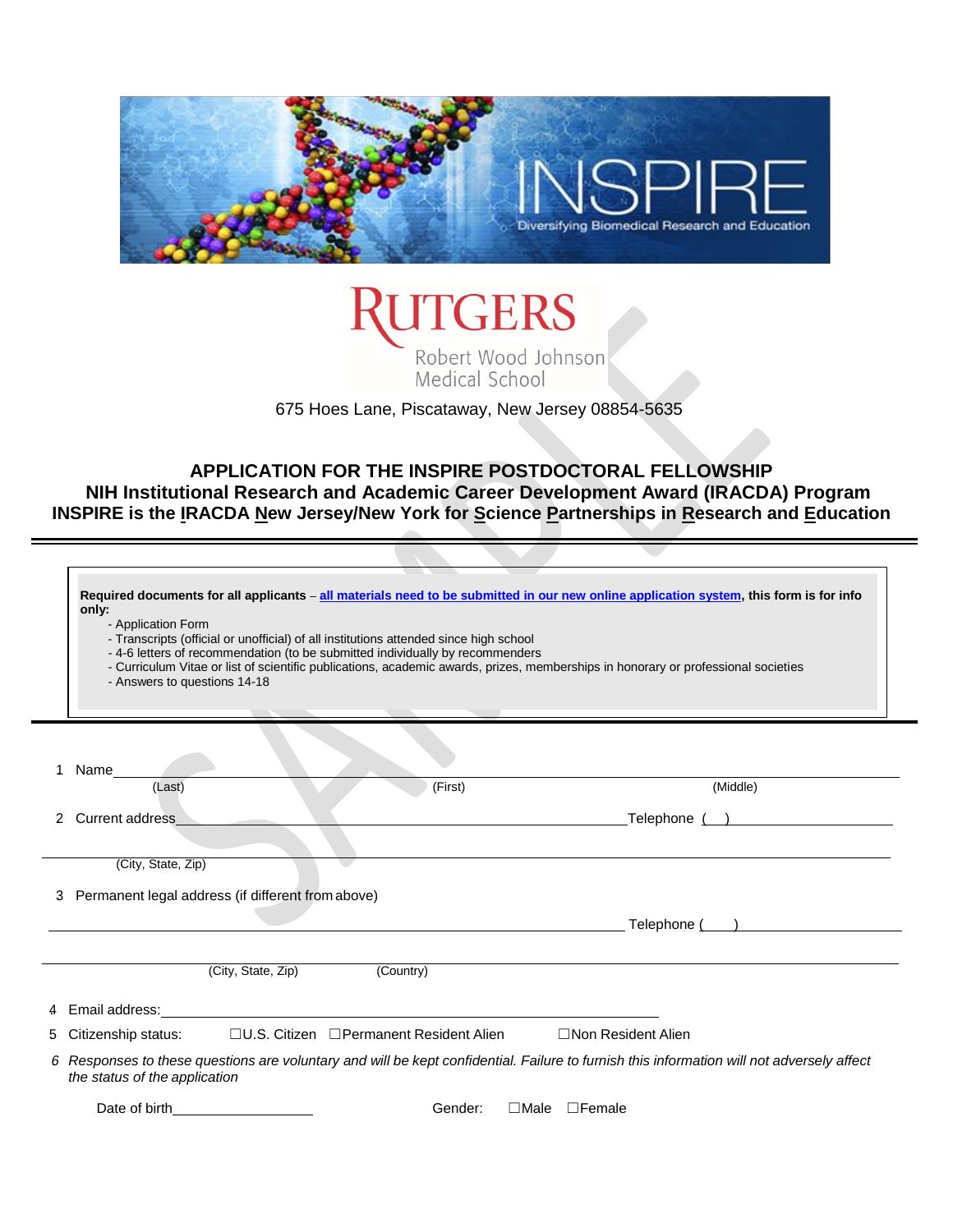☐American Indian/Alaskan Native ☐Mexican

☐White (Non-Hispanic) ☐Other:

☐Asian/Pacific Islander/Indian Subcontinent Puerto Rican ☐Mainland ☐Commonwealth

☐Black (Non-Hispanic) ☐Hispanic/Latino(a):

| 7 List all educational institutions attended since High School, including the institution you currently attend, if applicable. List all in |  |  |  |
|--------------------------------------------------------------------------------------------------------------------------------------------|--|--|--|
| reverse chronological order (most recent educational experiences first).                                                                   |  |  |  |

| Institution | Location | Attended<br>From<br>To | Degree<br>Sought | Date Expected<br>or Received |
|-------------|----------|------------------------|------------------|------------------------------|
|             |          |                        |                  |                              |
|             |          |                        |                  |                              |
|             |          |                        |                  |                              |
|             |          |                        |                  |                              |

8. GPA: undergraduate \_\_\_\_\_ graduate \_\_\_\_\_

9. Attach list of scientific publications, academic awards, prizes, memberships in honorary or professional societies or your curriculum vitae.

 $\_\_\_\_\_\_\_$  $-$  . The contribution of the contribution of the contribution of the contribution of  $\mathcal{A}$ \_\_\_\_\_\_\_\_\_\_\_\_\_\_\_\_\_\_\_\_\_\_\_\_\_\_\_\_\_\_\_\_\_\_\_\_\_\_\_\_\_\_\_\_\_\_\_\_\_\_\_\_\_\_\_\_\_\_\_\_\_\_\_\_\_\_\_\_\_\_\_\_\_\_\_\_\_\_\_\_\_\_\_\_\_\_\_\_\_\_\_\_\_\_\_\_\_\_\_\_\_\_\_\_\_\_\_\_\_\_\_ \_\_\_\_\_\_\_\_\_\_\_\_\_\_\_\_\_\_\_\_\_\_\_\_\_\_\_\_\_\_\_\_\_\_\_\_\_\_\_\_\_\_\_\_\_\_\_\_\_\_\_\_\_\_\_\_\_\_\_\_\_\_\_\_\_\_\_\_\_\_\_\_\_\_\_\_\_\_\_\_\_\_\_\_\_\_\_\_\_\_\_\_\_\_\_\_\_\_\_\_\_\_\_\_\_\_\_\_\_\_\_

10. List current occupation and major employment or activities since college graduation (attach list if needed).

| Military<br>. .<br>∈Service from |  | $1 - 1 - 1$<br>Brancı |  |
|----------------------------------|--|-----------------------|--|
|----------------------------------|--|-----------------------|--|

12. How did you learn of the INSPIRE Program at Rutgers Robert Wood Johnson Medical School?

13. Potential Research Mentor you would like to work with at Rutgers-RWJ Medical School or Rutgers: \_\_\_\_\_\_\_\_\_\_

### **Please append your answers to the following questions as a part of the application PDF file submitted (3 pages maximum for the answers to #13-17):**

\_\_\_\_\_\_\_\_\_\_\_\_\_\_\_\_\_\_\_\_\_\_\_\_\_\_\_\_\_\_\_\_\_\_\_\_\_\_\_\_\_\_\_\_\_\_\_\_\_\_\_\_\_\_\_\_\_\_\_\_\_\_\_\_\_\_\_\_\_\_\_\_\_\_\_\_\_\_\_\_\_\_\_\_\_\_\_\_\_\_\_\_\_\_\_\_\_\_\_\_\_\_\_  $\Box$ 

14. What was your most successful research experience, and what made it a good experience?

15. What teaching experiences have you had?

16. What do you think is the most challenging aspect of being a good teacher?

17. Why do you want to be part of a postdoctoral training program that promotes diversity in the biomedical sciences, and one in which you will devote 30% of your time to developing your educational and career skills rather than a traditional 100% research program?

18. Provide a research proposal based on discussions with a potential research advisor on this campus from Robert Wood Johnson Medical School or Rutgers University. Include Background, Significance and Specific Aims (**1 page limit**).

I understand that I am applying for a postdoctoral training program combining educational skills development, teaching experience and research training in the laboratory of a faculty advisor. I understand and agree that any misrepresentation in this application will be sufficient cause for rejection of this application, or dismissal if I have been admitted to the INSPIRE Program. In compliance with the Student Right to Know and Campus Security Act, Rutgers' Annual Security Report is available from the Department of Public Safety at Liberty Plaza, Suite 100, 335 George Street, P.O. Box 2688, New Brunswick, NJ 08903-2688.

#### **I certify that all documents and information provided by me are true, accurate and complete. Any false or misleading information may result in actions including, but not limited to, discipline, or dismissal.**

(Applicant's signature) (Date)

Rutgers University does not discriminate in admissions or access to its programs and activities on the basis of race/color, ethnicity, national origin, religion/creed, disability, age, marital status, sex, sexual orientation or veteran's status.